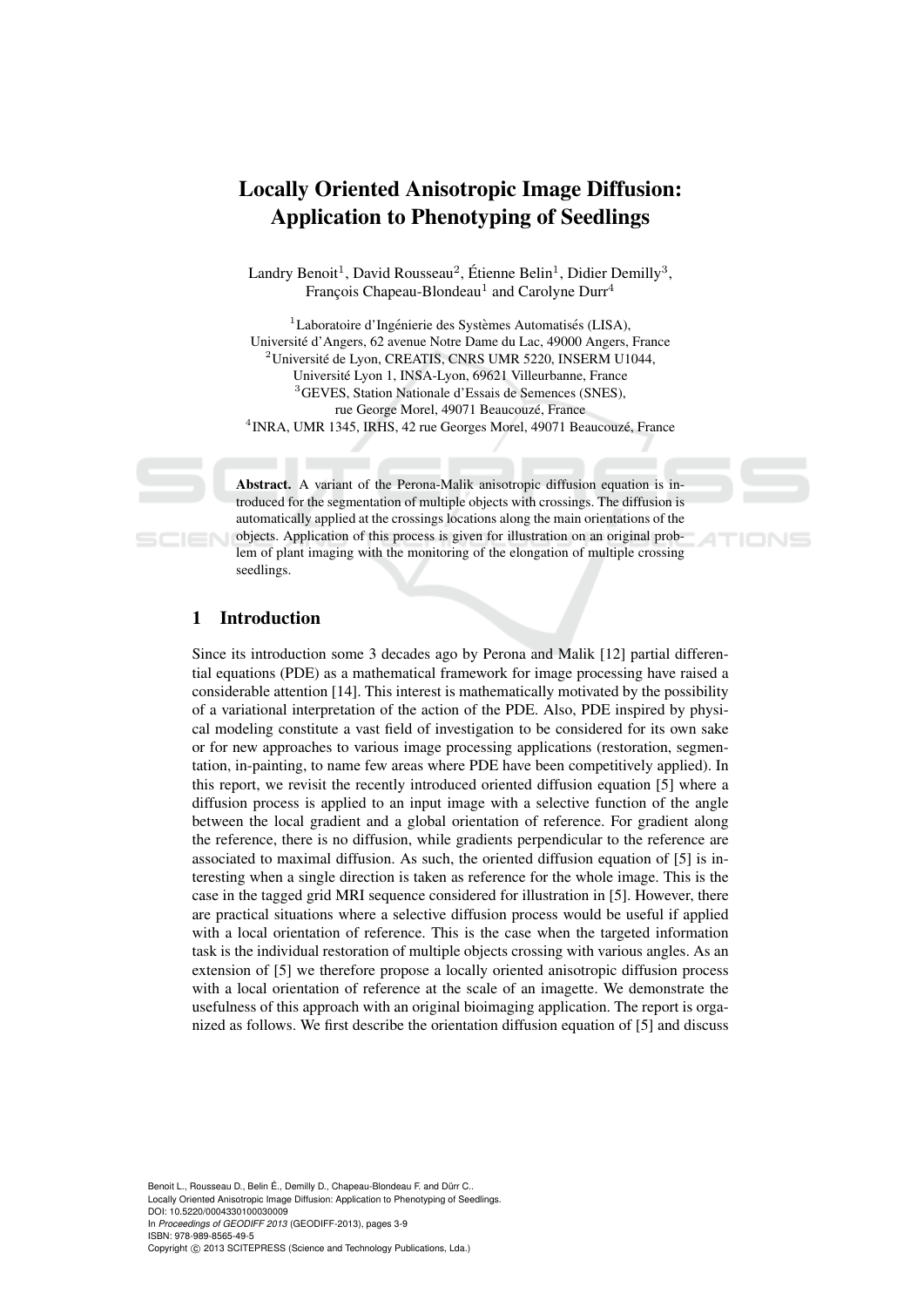the limitation of this approach in the case of our plant imaging application. We then introduce our new anisotropic diffusion equation and illustrate its performance on our application.

## 2 Locally Oriented Anisotropic Diffusion

Anisotropic diffusion applied in image processing has been introduced in [12]. It is a process inspired from the physics of temperature diffusion in which an input image  $\psi_0$  is transformed in an output image  $\psi$  taken as the solution of the partial differential equation given by

$$
\frac{\partial \psi}{\partial t} = \text{div}(g(||\nabla \psi||)\nabla \psi), \qquad \psi(x, y, t = 0) = \psi_0.
$$
 (1)

The anisotropy of this diffusion process is governed by  $g(.)$  a nonlinear decreasing function of the norm of the gradient  $\nabla \psi$ . Function  $q(.)$  is a nonlinear decreasing function like 2

$$
g(u) = \exp\left(-\frac{u^2}{k^2}\right) , \qquad (2)
$$

in the original work of  $[12]$  where parameter k can be seen as a soft threshold controlling the decrease of  $g(.)$  and the amplitude of the gradients to be preserved from the diffusion process. Many variants of the diffusion process of Eq. (1) have been proposed (see [14] for a review). The benefit of such diffusion processes lies in the ability to smooth data in a nonlinear way, while preserving important image features (contours, corners, . . . ). Recently an oriented variant of the anisotropic diffusion process of Eq. (1) has been proposed in [5] to control the diffusion process with the direction of the gradient instead of only the norm of the gradient. The partial differential equation of [5] reads

$$
\frac{\partial \psi}{\partial t} = \text{div}(g(A.\nabla \psi)\nabla \psi), \qquad \psi(x, y, t = 0) = \psi_0,
$$
\n(3)

where A is a vector field defining the particular direction to preserve from the diffusion process. In [5] application of Eq. (3) was given in a case where the vector field A was selecting a single direction in a whole single image. In certain situations the directions to be preserved can spatially change in the image. This is for instance the case with the separation of multiple crossing objects in image. Crossing objects appear in various fields of science like for instance vessel or muscle fibers crossing in biomedical imaging [4,8,2], crossings roads in remote sensing [9], or assemblies of crossing nano-objects with microscopes in physics [3]. The restoration of each object in such images of crossing objects is an important problem if one is interested in performing individual measurements on each object. In this work, we consider this crossing objects problem with the oriented anisotropic diffusion of Eq. (3). In [5] illustration is given with a unique direction in the vector field. To deal with multiple crossing objects, we have implemented a locally oriented anisotropic diffusion process that preserves a local orientation of reference at the scale of an imagette. To this purpose, we propose to perform a crossing detection before applying diffusion. We then apply the diffusion process of Eq. (3) locally only in the vicinity of the crossing objects. The crossing is characterized by two directions. The idea is to diffuse in one of these directions to restore and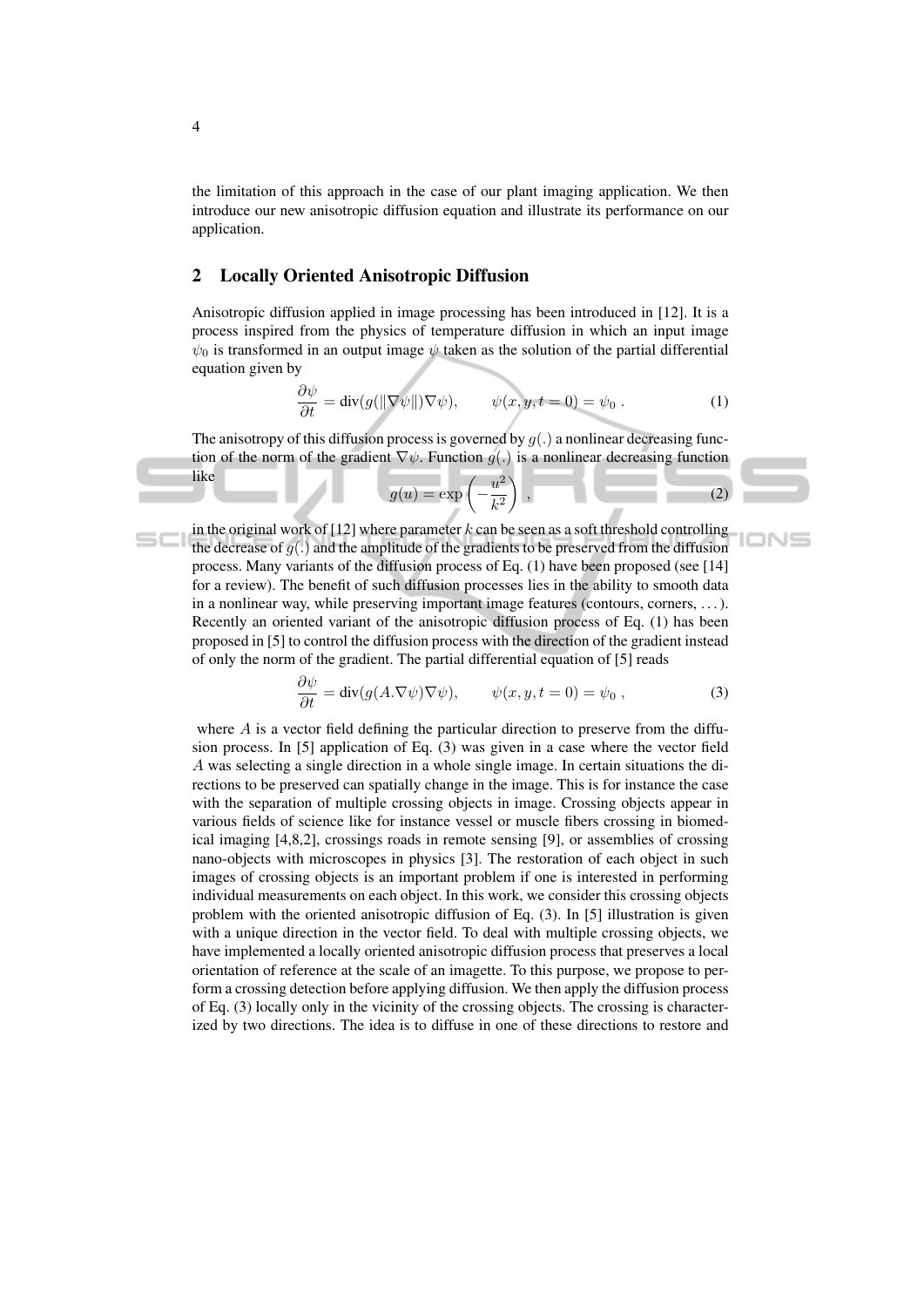

segment one object and then to repeat this process in the other direction to restore the other object. We apply this strategy to a real world problem from plant science in the next section. For illustration in this work we have taken as in [6] the nonlinear function  $g(.)$  in Eq. (3) as a hard threshold

$$
g(u) = \begin{cases} 0 & \text{for } u \ge k \\ 1 & \text{for } u \le k \end{cases}
$$
 (4)

With this choice the diffusion process simply corresponds to a threshold on the gradients oriented in the direction of the vector field A. Gradients oriented in the correct direction are preserved while other direction are erased. This is obtained in one iteration in the diffusion equation.

#### 3 Application to Seedling Elongation

Seedling elongation is an early stage of the development of plants. During this stage, the seed is in the soil. Following a geotropism, the upper part of the seedling grows to reach the light and activates photosynthesis while the lower part of the seedling is going deeper to anchor in the soil and access to water and nutrients. In field conditions this seedling elongation is not accessible to plant analysts. However, non invasive monitoring of seedling growth is accessible in vitro with computer vision machines [11, 7, 13,15], French et al., 2011, [1]. A set of seedlings can for instance be positioned on an horizontal row in a gelose box. A backlight system associated with a camera then produces sequences of images like in Fig. 1. From such image sequences, the temporal evolution of the length of the radicle of the seedling is measurable with classical binary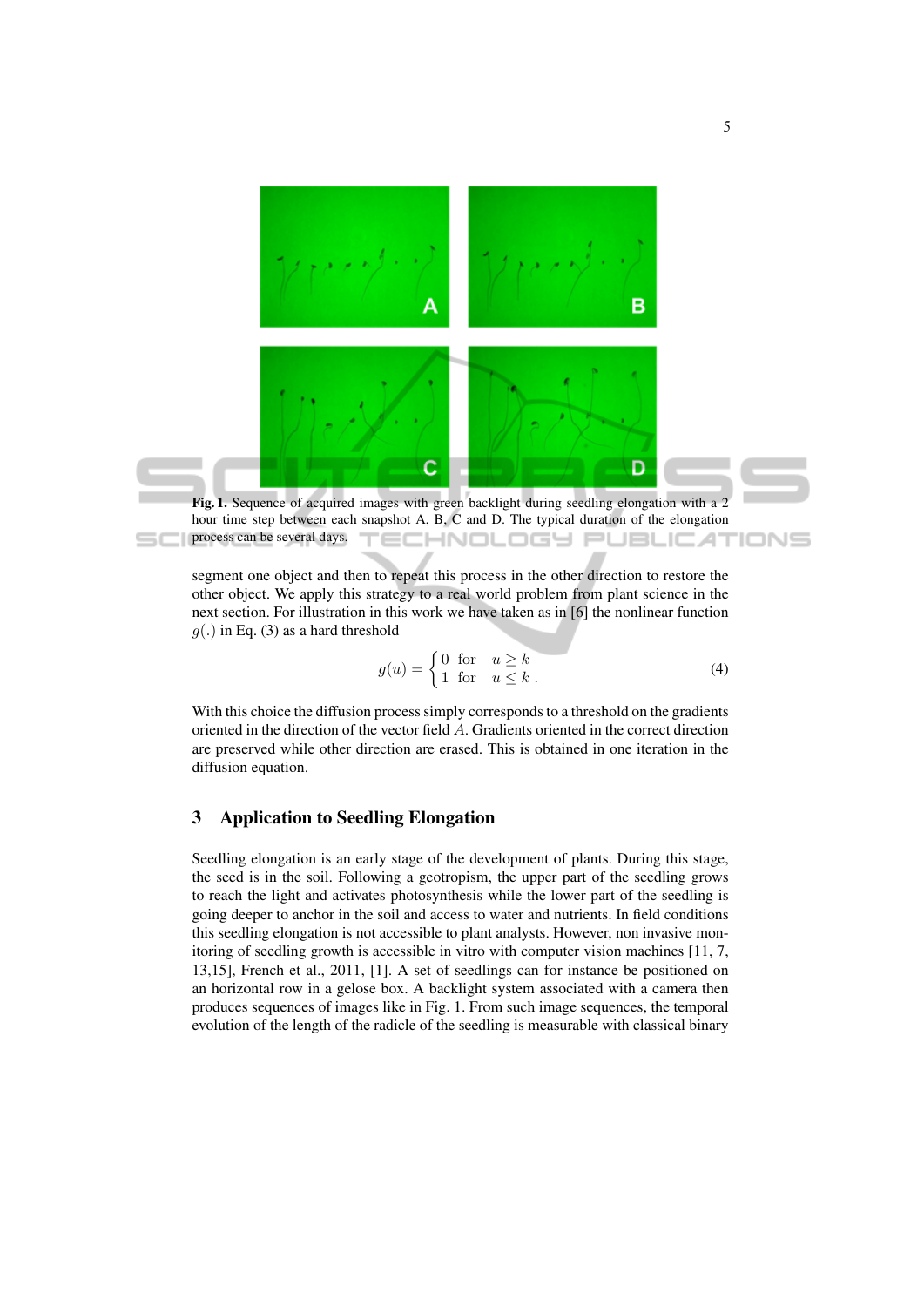image skeletonisation [11, 7, 13,15], French et al., 2011, [1]. However, other traits like the respective size of the organs of the seedling are not accessible from the skeleton and require more elaborated image processing approaches. A difficulty visible in the images of Fig. 1 is that the radicle of the seedlings can cross. To overcome this difficulty we propose the following pipeline including the diffusion process of Eq. (3) implemented in the algorithm of Fig. 2. In the images of Fig. 1 the seedlings are well-contrasted from the background. The segmentation of the seedlings can thus be done after a simple thresholding. The resulting binary image is skeletonized. Crossings are detected in this skeleton around points of the skeleton having connectivity higher than two. Regions of interest including a single crossing are then defined. Such a region of interest serves as input to the algorithm detailed in Fig. 2.



Fig. 2. Four steps seedling crossing segmentation algorithm. In a first step the algorithm load (A) an input binary image corresponding to a crossing in the input image. (B) Histograms of the orientation of the gradients are calculated. Two main directions of the crossing are present in this histogram. The diffusion equation of Eq.  $(3)$  is consecutively applied in each one of these two main directions to produce two images preserving the respective other direction (C). The threshold  $k$  in Eq. (4) is consecutively chosen equal to the main directions of each modes in the histogram in (B). In the second step, the holes in the binary images are filled (D). A seedling crossing map is created in (E-F) in a third step and the seedlings are labeled (G) in the fourth step.

As illustrated in Fig. 3, seedlings crossing in the sequence are correctly separated. We have tested successfully the algorithm of Fig. 2 on various species including species with several seminal roots like wheat. In these cases crossings are very common and separating the different roots is crucial. Finally, the good performance of our algorithm in this study is important for two reasons. First it enables to perform the elongation monitoring at more advanced stages of development. Second this enables to concentrate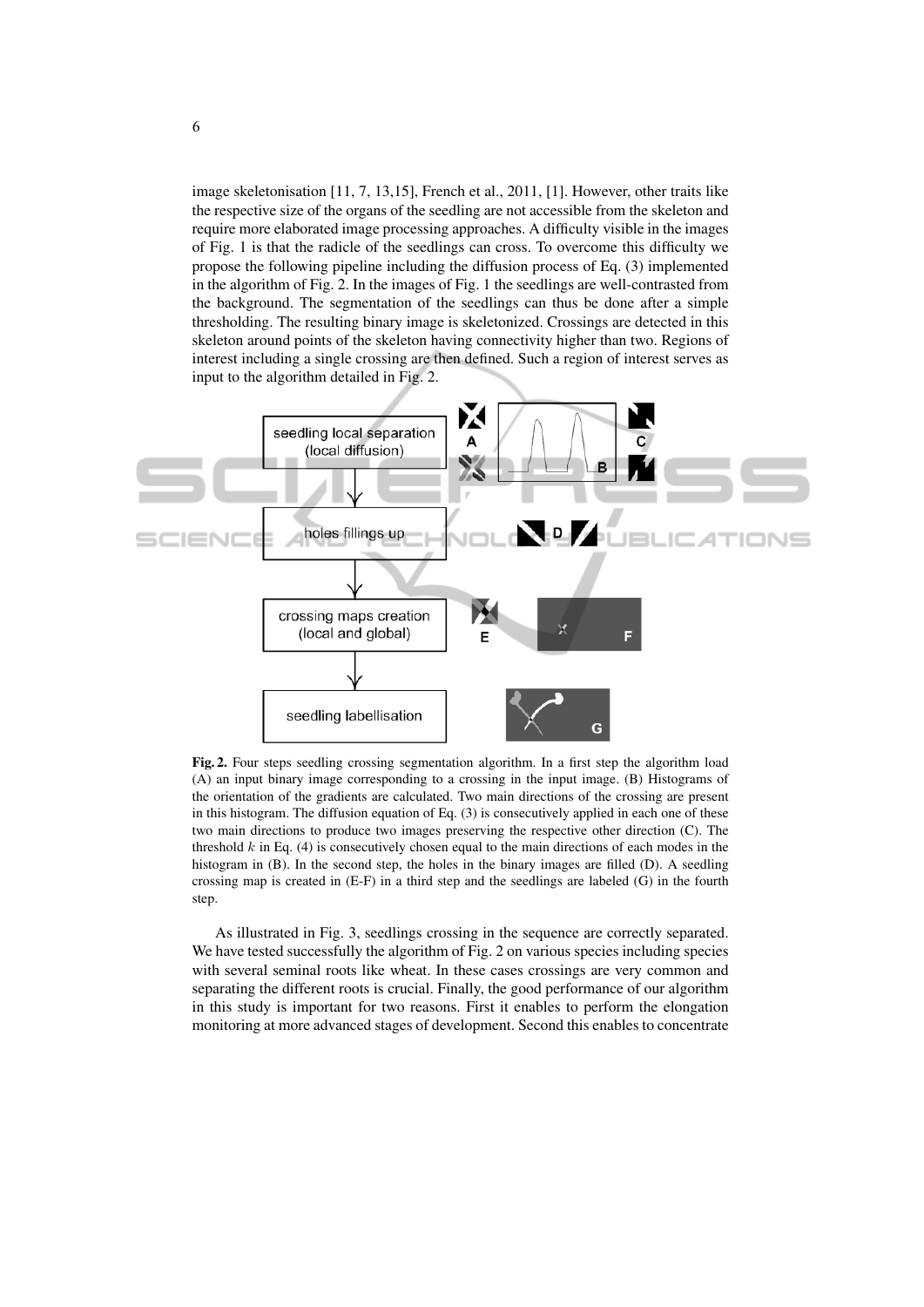

Fig. 3. Results of our crossing seedlings segmentation on two crossing seedlings of the image sequence of Fig. 1. In the left column a binarized version of a crop form Fig. 1 at instant A, B C and D. The two other columns represent the output of the algorithm of Fig. 2 with the two labeled seedlings.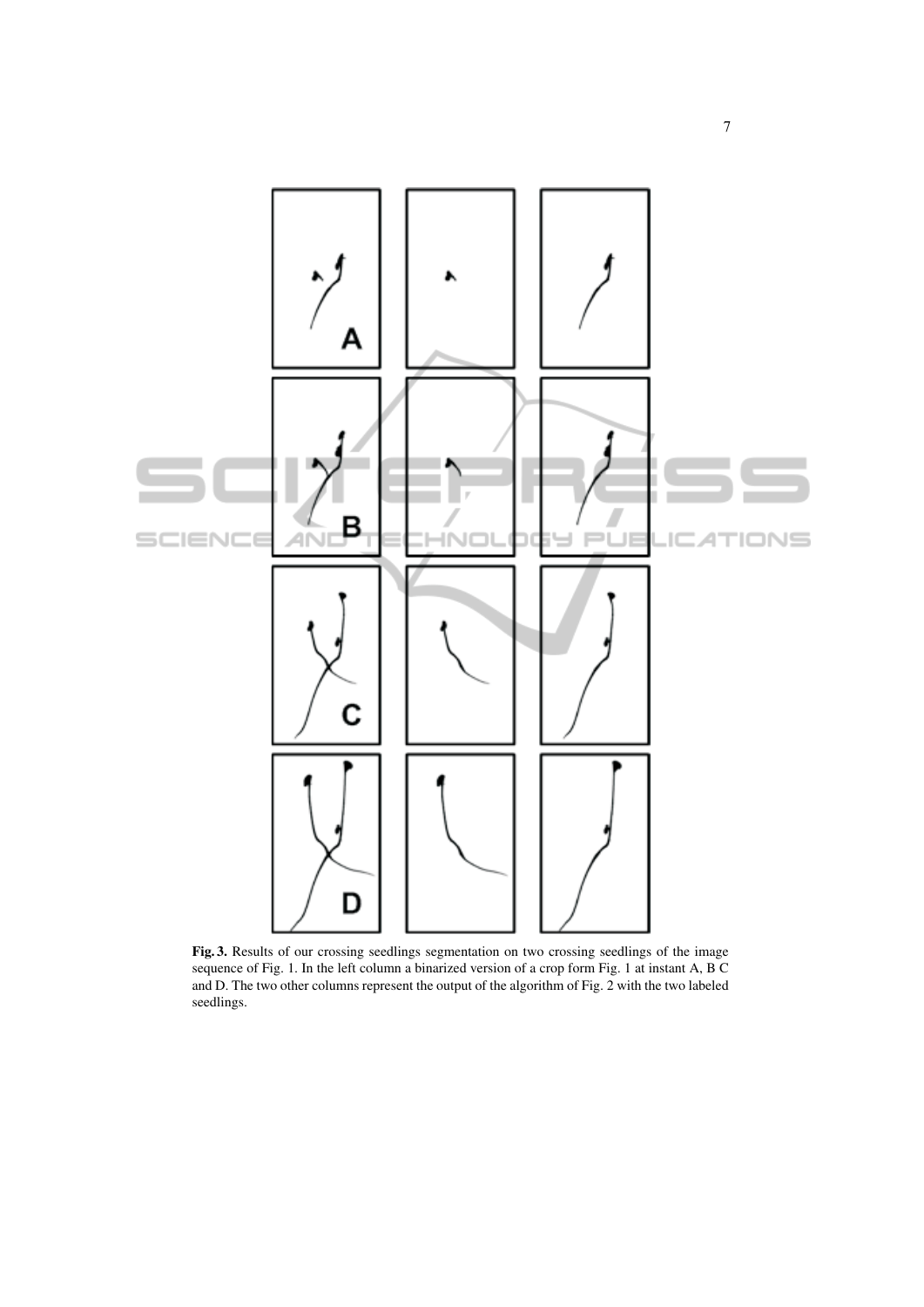higher number of seeds of different types of species in the field of view of the camera and therefore contributes to increase the throughput of the monitoring.

# 4 Conclusions

In this work we have presented an extension of the partial differential equation of [5]. In our case, a detection of the part which requires to be diffused is first performed and the partial differential equation is then applied locally only in these parts. This presents the interest to speed up the diffusion process by comparison to a global approach. This also avoids diffusion artefacts in areas where no diffusion was needed. Application of our PDE was given here for illustration in the domain of plant science with crossing seedlings during their elongation stage. In our case the segmentation of the crossing seedlings was obtainable from a simple threshold and the partial differential equation was only applied in the crossings area to separate the seedlings. However, for some species with very thin roots, the contrast between background and seedlings may not be so favorable and it could be interesting to apply the oriented anisotropic diffusion locally in the whole image to separate seedling around crossings and also to restore the edges along the curvated roots in non crossing areas. Plants are highly anisotropic structures organized along branching structures. Plants growth or plant pathogens spreading along these structures therefore constitute a natural field of applications for anisotropic



IONS

# Acknowledgements

The work received support from the *ANR* in the framework of the *AKER Investissements d'Avenir project*. Landry BENOIT thanks *Angers Loire Metropole ´* and *SNES-GEVES* for financial support of his PhD Grant.

diffusion with PDE to analyze or modelize these spatio-temporal phenomenon.

## References

- 1. Belin, E., Rousseau, D., Rojas-Varela, J., Demilly, D., Wagner, M., Cathala, M., and Durr, C. (2011). Thermography as non invasive functional imaging for monitoring seedling growth. Computers and Electronics in Agriculture, 79:236–240.
- 2. Bödvarsson, B., Klim, S., Morkebjerg, M., Yoon, S. M. C., Chen, J., Maclaren, J., Luther, P., Squire, J., Bones, P., and Millane, R. (2008). A morphological image processing method for locating myosin filaments in muscle electron micrographs. Image and Vision Computing, 26:1073–1080.
- 3. Chainais, P. and Lebental, B. (2011). Caractérisation statistique d'une assemblée de nanotubes en imagerie microscopique. Actes du 23eme Colloque GRETSI sur le Traitement du ` Signal et des Images, Bordeaux, France, 8-11 sept. 2011.
- 4. Frangi, A., Niessen, W., Vincken, K., and Viergever, M. (1998). Multiscale vessel enhancement filtering. Lecture Notes in Computer Science, Springer, Berlin, pages 130–137.
- 5. Histace, A., Ménard, M., and Cavaro-Ménard, C. (2009). Selective diffusion for oriented pattern extraction: Application to tagged cardiac MRI enhancement. Pattern Recognition Letters, 30:1356–1365.